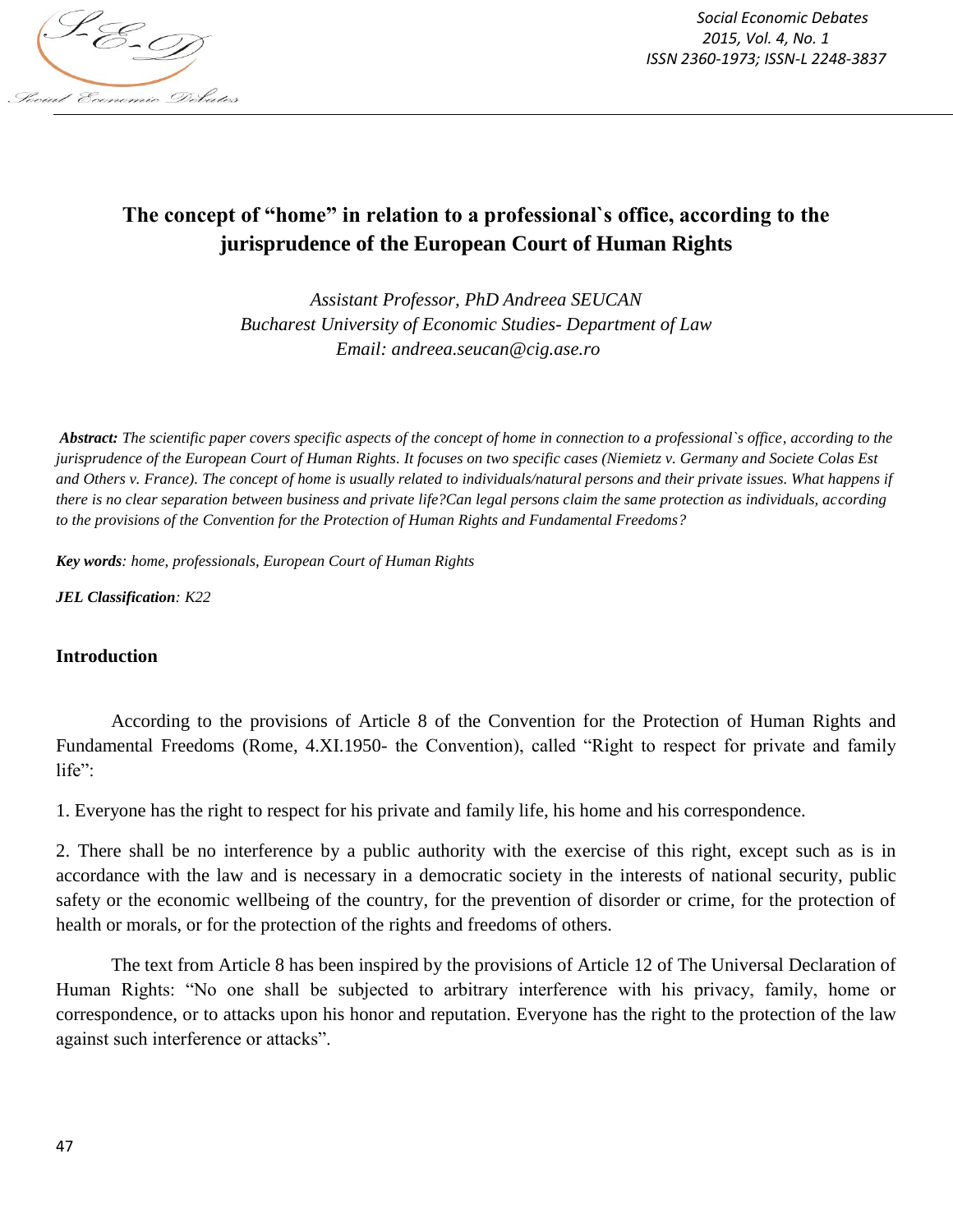

Even though Article 8 is meant to protect four fields of autonomy for a person – the private life, the family life, home and correspondence- these fields do not exclude each other and one measure can represent an interference with private life, as well as with family life<sup>1</sup>.

In its jurisprudence, the Court has explained that the right to a home is related to the safety and wellbeing of a person<sup>2</sup>.

In its classical sense, a home is the place where a person lives permanently. The concept of home, according to the provisions of the Convention, does not overlap with its definitions from the internal legislation of the member states (Bârsan, 2010). The concept of home is an autonomous concept, even though the answer to the question if a certain place is home, according to the provisions of Article 8-1, depends on the circumstances of facts, especially on the existence of sufficient and continuous ties to a specific place.

The extensive interpretation of the concept of home has determined the judges to extend the protection of Article 8 to a professional`s office.

In *Niemietz versus Germany (1992)*<sup>3</sup>, the plaintiff, a lawyer, had complained that the search made to his office was a breach of Article 8 of the Convention. It represented an unjustified interference in the exercise of the right to private life and home.

The case occurred as follows: a letter had been sent to a German judge (Judge Miosga), that related to criminal procedeeings for insulting behaviour, pending before the court against an employer who refused to deduct from his employees salaries and pay over to the tax office the Church tax to which they were liable. The signature on the letter was of a person called Klaus Wegner (a fictitious person), followed by the words "on behalf of the Anti-clerical Working Group of the Freiburg Bunte Liste" and a post-office box number. Mr. Niemetz was connected to the Freiburg Bunte Liste and the Anti-clerical Working Group and a part of the mail for the Bunte Liste had been delivered to his office.

The Munich Public Prosecutor`s Office initiated criminal procedeeings against Klaus Wegner for the offence of insulting behaviour. The impossibility to identify Klaus Wegner led, among other measures, to the issuance of a warrant for the search of the law office of Mr. Niemietz and his colleague.

The German Government challenged the claim of Mr. Niemietz by asserting that Article 8 made a clear distinction between private life and home, on one hand, and professional and business life and premises, on the other hand.

The Court explained that a person (especially a person exercising a liberal profession) may carry on at home work-related activities and personal activities at its office/headquarters. Related to the word "home", the French version of the Convention uses the concept of "domicile", that has a larger meaning than home, allowing

 $\overline{\phantom{a}}$ 

 $1$  [www.echr.coe.int](http://www.echr.coe.int/) – Practical guide on admissibility criteria

<sup>2</sup> ECHR, 24 November 1986, Gillow v. The United Kingdom

<sup>3</sup> <http://hudoc.echr.coe.int/sites/eng/pages/search.aspx?i=001-57887>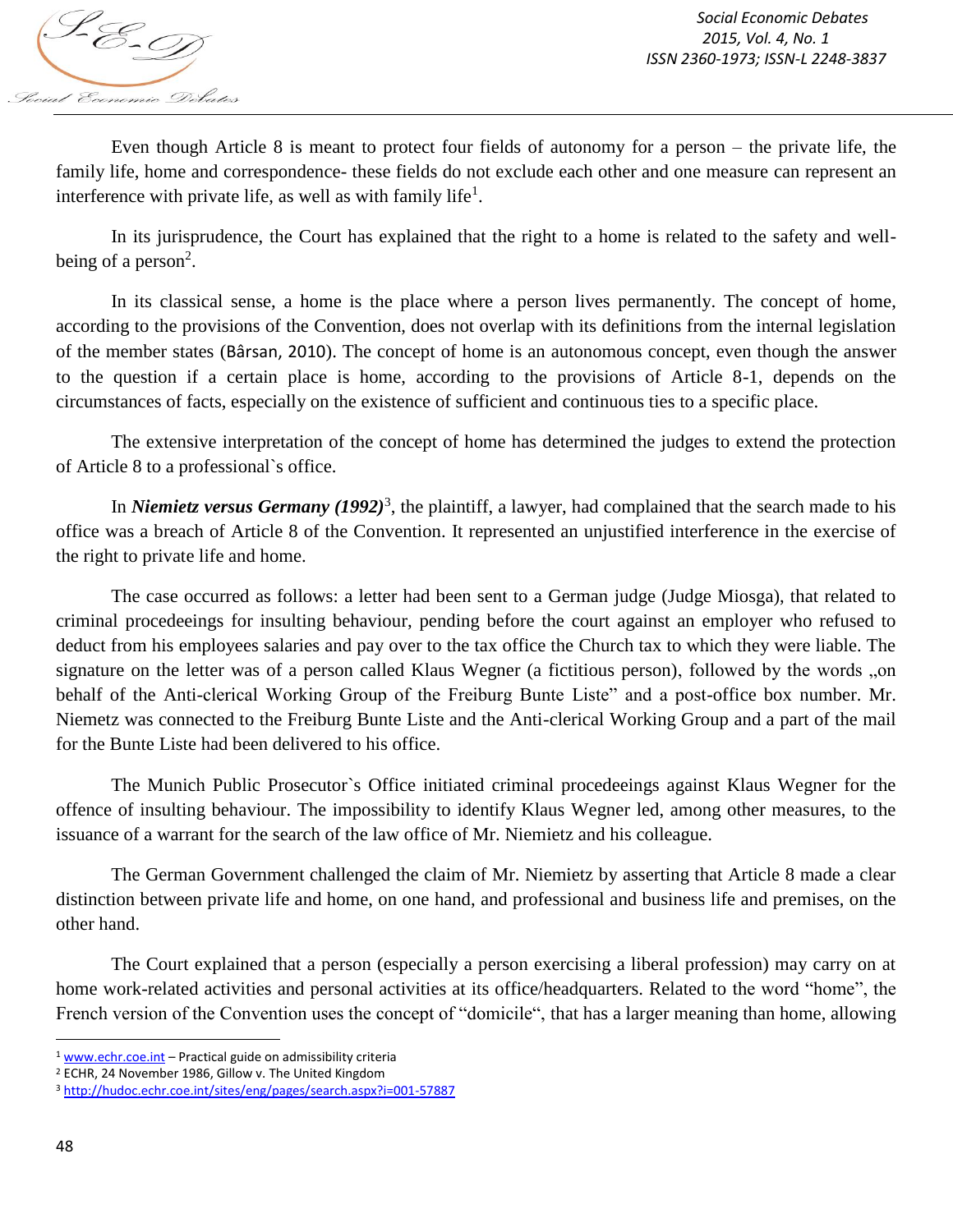

for the possibility to include, for instance, the office of a person who performs a liberal activity. The same reasoning could be also applied to the concept of private/business life. By refusing to recognize the protection of Article 8 to professional activities, inequality of treatment could be created<sup>4</sup>.

The Court also decided that, even though the offence in connection with which the search was made (insult/attempt to exercise pressure on a judge) was a serious one, the fact that the warrant had general character and allowed the search and seizure of documents without any limitation was not proportionate to the aim. Furthermore, considering the materials inspected, the search interfered with professional secrecy more than it had been necessary.

As such, the Court allowed protection, according to Article 8 of the Convention, for the business premises of a professional/natural person, for those situations in which there is no clear separation between professional and private premises or between private and professional activities.

In the case *Societe Colas Est and Others v. France*  $(2002)^5$ , the Court decided that the concept of home could be also applied to all professional and business premises of a company.

In this case, France*`*s central government authorities instructed the National Investigations Office to carry-out a large scale administrative investigation into the conduct of public-works contractors. Raids were carried out on 19 November 1985 and 15 October 1986. On each occasion the inspectors entered the premises of the companies having as legal ground the provisions of a national Ordinance, adopted in 1945, which did not require any prior judicial authorization. The documents seized led to the application of a fine by the Competition Council in the year 1989.

The companies stated that the raids carried out, without any supervision or restrictions, infringed the right to respect of their home.

The French Government underlined the fact that, although the investigations were made under the 1945 Ordinance, new legal procedural arrangements were created by a new ordinance of 1 December 1986 and the companies had the possibility to use the judicial remedies to challenge the way the inspections had been led. Another important point made was the one that legal persons could not claim a right to the protection of their professional or business premises with as much force as an individual could in relation to his professional or business address. The investigations could not be considered as searches, according to the provisions of the Code of Criminal Procedure, due to the fact that they had not been carried out by senior police officers searching for evidence for criminal offences. The aim was to inspect and obtain documents in the context of an administrative investigation and the decision to impose fines had been taken by an independent authority, the Competition Council.

The main point made by the applicant companies was that there had been no balance between the aims pursued and the measures used. Interference could not be regarded as lawful without supervision or any

 $\overline{\phantom{a}}$ 

<sup>&</sup>lt;sup>4</sup> In Huvig v. France (1990), the Court decided that there had been an interference with private life when telephone tapping covered both business and private calls.

<sup>5</sup> <http://hudoc.echr.coe.int/sites/eng/pages/search.aspx?i=001-60431>